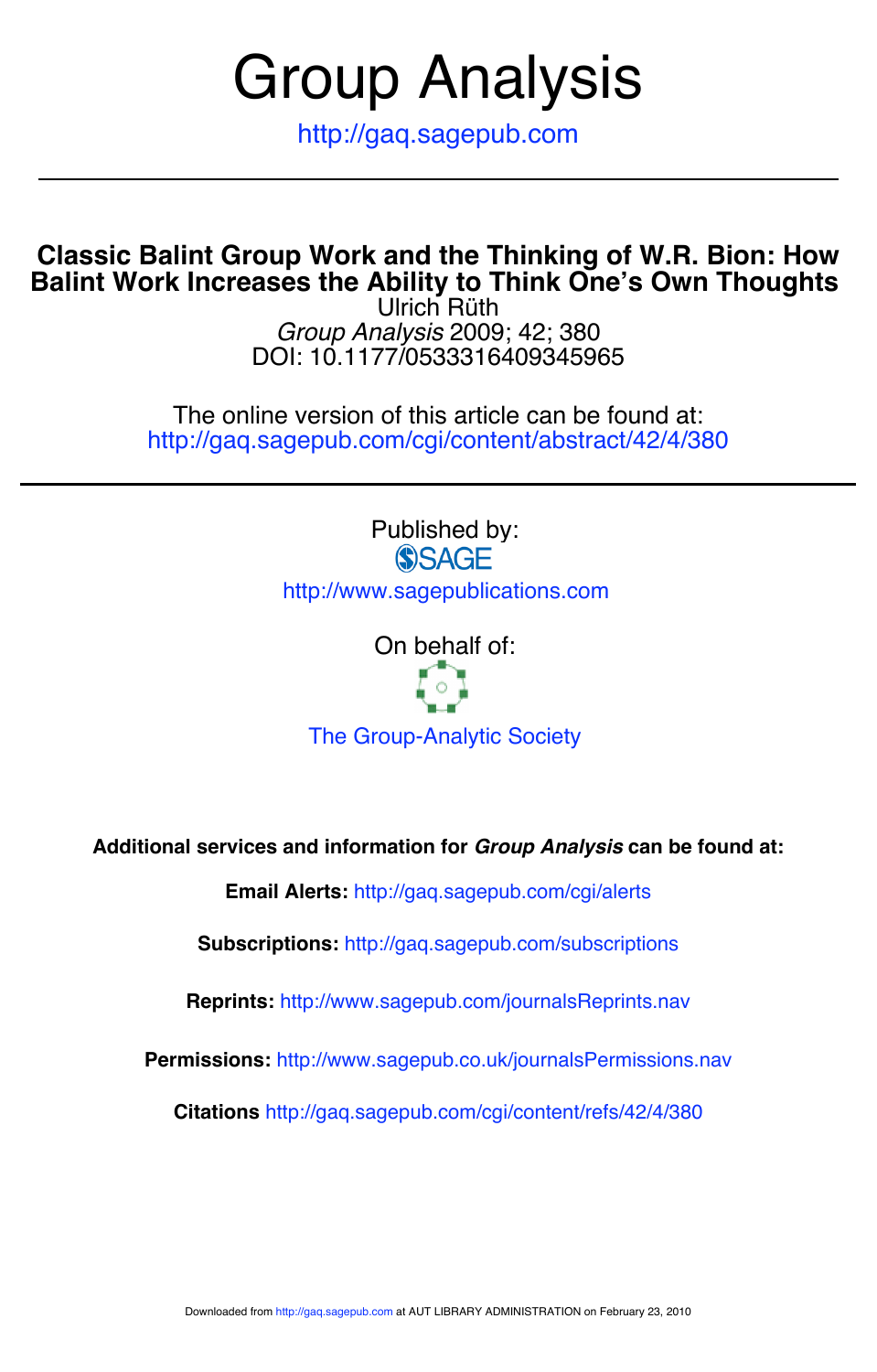### Article



## Classic Balint Group Work and the Thinking of W.R. Bion: How Balint Work Increases the Ability to Think One's Own Thoughts

*Ulrich Rüth*

*Some of W.R. Bion's specific ideas can further the understanding of the classic Balint group technique. The group leader supports a 'container-contained' process, preventing the group from attacking or criticizing the presenter.*

*'Projective identification' helps the group to understand what has been presented. Meaningless impressions, feelings, emotions, and simple facts are transferred to the group, such as still unthinkable bizarre 'beta-elements' to be transformed by the 'alpha- function' to the now thinkable 'alpha-elements'.*

*Abstaining from the group process, the presenter is protected from re-projections of feelings and emotions. The Balint group technique makes sense to promote the 'digestion' of bizarre beta-element-like aspects into alpha-elements, enabling the presenter to 'think his or her own thoughts' instead of projected one, giving the chance to change into a response model instead of a reacting one. ' Mental growth' occurs when feelings and thoughts can be tolerated at a higher level.*

*Key words: Balint group, Bion, response model, group dynamics, projective identification*

#### **1. Introduction**

Michael and Enid Balint began running seminars for general practitioners or family physicians in the late 1950s focusing on the

http://www.sagepub.co.uk/journalsPermissions.nav

Vol 42(4): 380–391; DOI: 10.1177/0533316409345965

<sup>©</sup> The Author(s), 2009. Reprints and permissions: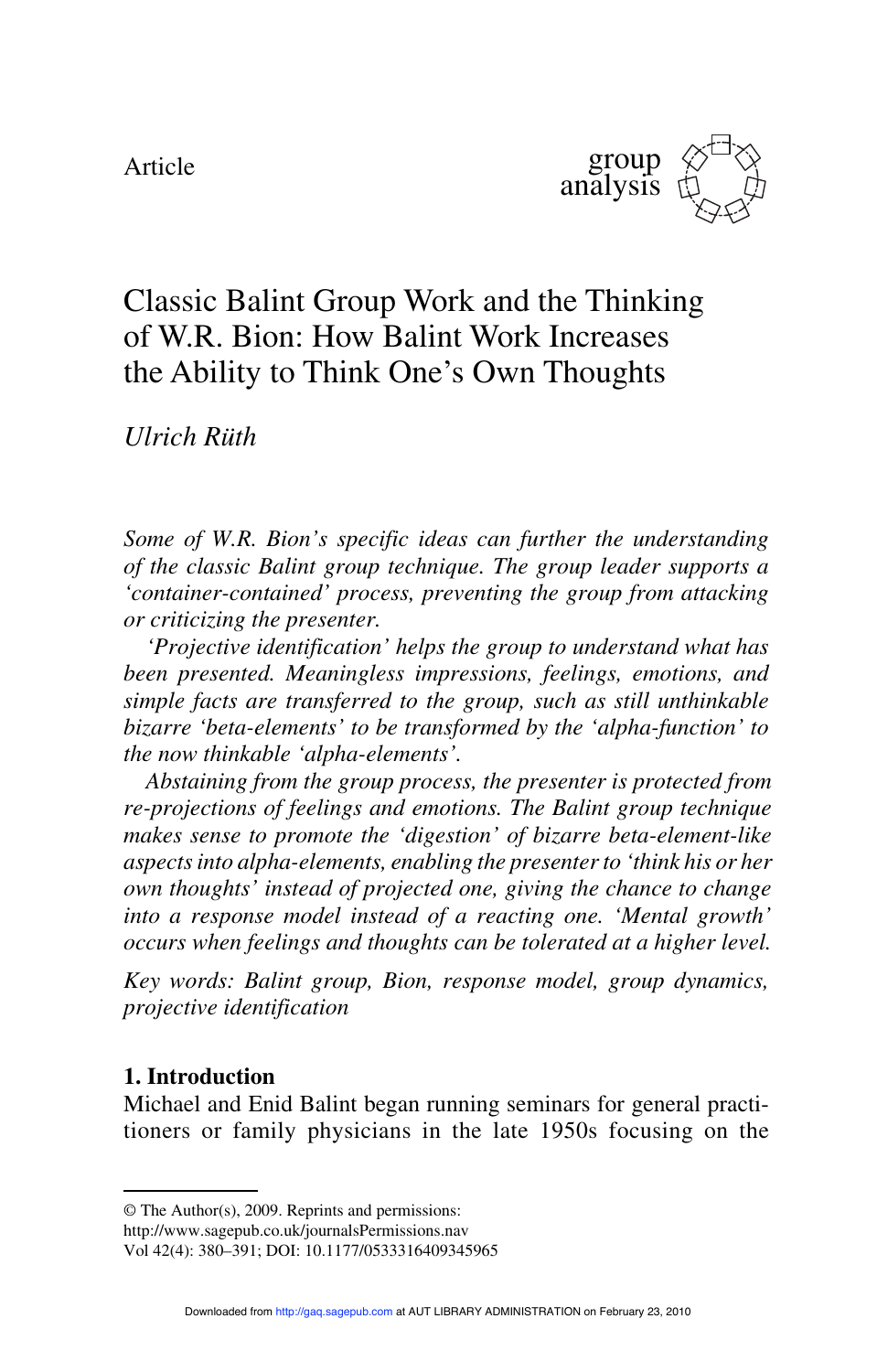doctor–patient relationship, where it is particularly noteworthy to discuss it in a regular group meeting. Only later were these seminars called Balint groups.

In a Balint group, one of the participants presents a query or challenging situation from everyday practice. Once having presented, a few questions are allowed. In the classic setting, the presenter then steps back a little and does not take part in the forthcoming discussion. The group process takes place working through the presented case by expressing fantasies, commentaries, emotional reactions, and body impressions. The presenter should abstain from the group and merely listen. Only towards the end may he or she join the group by giving hints of what has been helpful or difficult. In the traditional Balint group, the leader does not give a specific recommendation or advice like in a supervision group. He or she encourages the members to arrive at their own conclusions after exploring how they feel and think about the situation. Michael Balint himself thought that taking part in a Balint group would not change general practitioners into psychotherapists but could bring about a considerable, though limited change in the doctor's personality (Balint, 1957).

Publication and research on Balint groups was done on different topics. Balint group work seems to promote an improvement of communication skills (Bascal, 1972). Participation changes the type of patients the doctors are said to have difficulties with, while those who drop out of the running group might not bear the fact that their patients are far more problematical than they initially thought ( Dokter et al*.,* 1986). In a comparative study (Kjeldmand et al., 2004), the 'Balint physicians' reported better control of their work situation, they thought less often that a particular patient should not have come for the consultation, and they less presumed that psychosomatic patients were a time consuming burden. Furthermore, Balint doctors were less inclined to refer patients to a colleague, or to take unneeded tests to terminate the consultation with the patient.

Concerning qualities of communication and relationship, Balint group work promotes attributes of the relationship instead of specific communication skills, the first consisting of deep listening, mindfulness, sincerity and genuineness, compassion, intimacy, and modesty (Matalon et al., 2005).

Effective Balint group leadership focuses on the establishment and maintenance of particular group norms such as self-reflection and exploration of meaning, rather than problem solving. It is necessary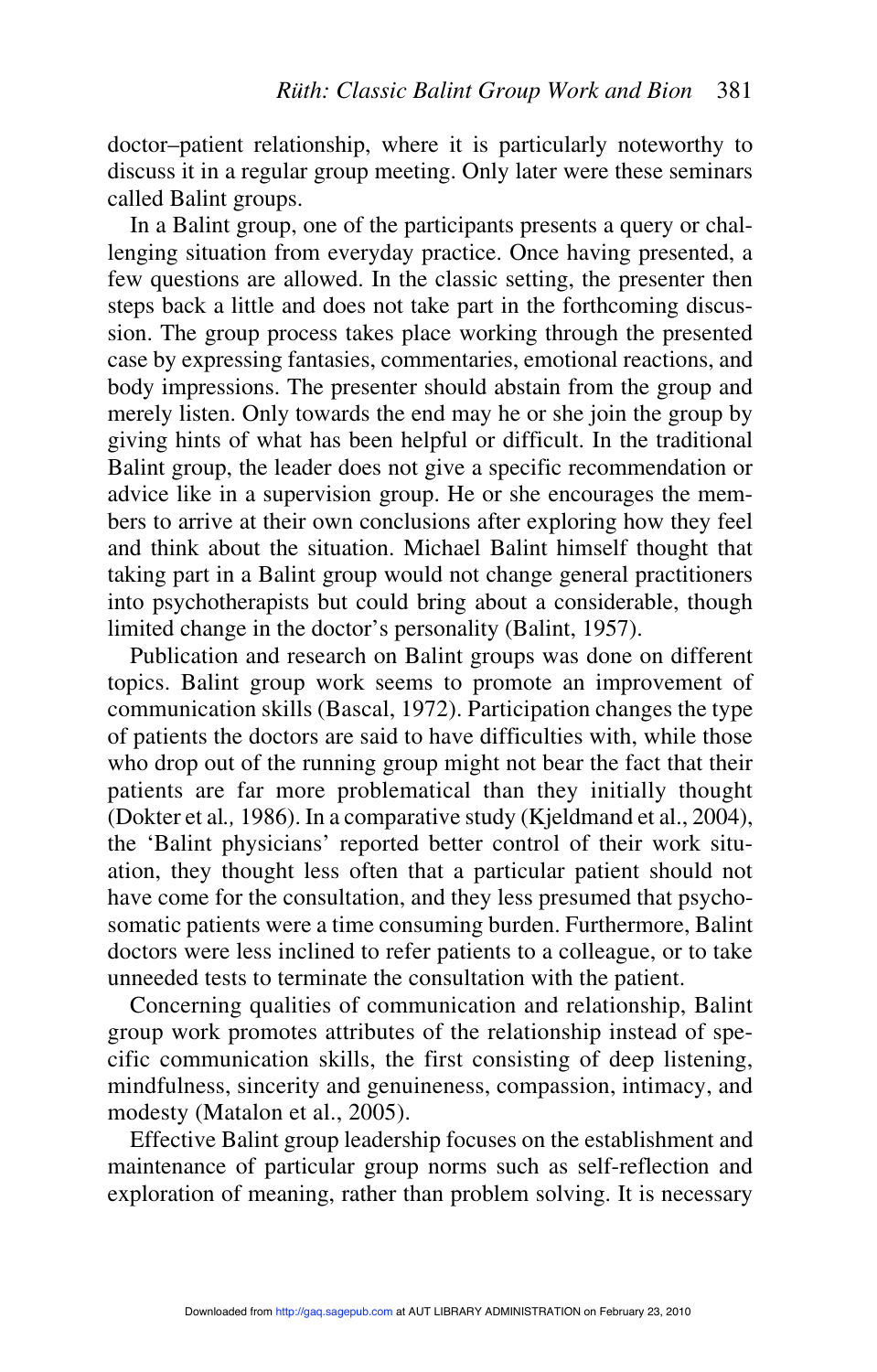to create a safe environment that models empathy and allows for divergent viewpoints. The Balint leader avoids making any group member the object of a teaching lesson, or of psychological analysis (Johnson, et al., 2004).

Balint work is widespread over the world, although it is recognized by the 'Balintians' that many doctors do not want to lower their defences and take on a greater share of their patients' distress ( Salinsky, 2002).

In some ways, what happens in the classic Balint group might seem strange: highly paid medical personnel sitting together with one of their colleagues telling a story about a difficult patient. Then, instead of discussing what to do and how to work on the problem, the one who presented the problem listens without actively sharing in the discussion. He or she waits, and lets the other members of the group play out their ideas and fantasies. He or she takes part again after quite a while towards the end of the group session, but finally all of them leave the room without a specific solution to the presented problem, or an algorithm worked out for their colleague on how to carry on. Taking part in a classic Balint group and presenting the case of a difficult patient increases the ability to think one's own thoughts when meeting with the patient again—which means shifting from a reaction model to a response model (Symington, 1990) and not being hindered by psychological problems.

How this works should be outlined by some ideas of W.R. Bion, a short view on the differentiation between reaction and response models, and the clinical aspects of classic Balint group work.

#### **2. The Thinking of W.R. Bion**

W.R. Bion lived from 1897 to 1979. He is sometimes referred to as the genius psychoanalyst after Sigmund Freud (Bléandonu, 2000 [1994]). He neither founded a Bion society, nor left a heritage easily to understand and use in practice.

Ideas important to what will be outlined are as follows (Bion, 1962; Symington and Symington, 2001):

- 1. The idea of a container-contained process in almost all human relations.
- 2. The idea of projective identification as a means to communicate emotions, feelings, and even thoughts usually unbearable or subconscious, first to be found in the mother-infant relationship but universal to all human relations.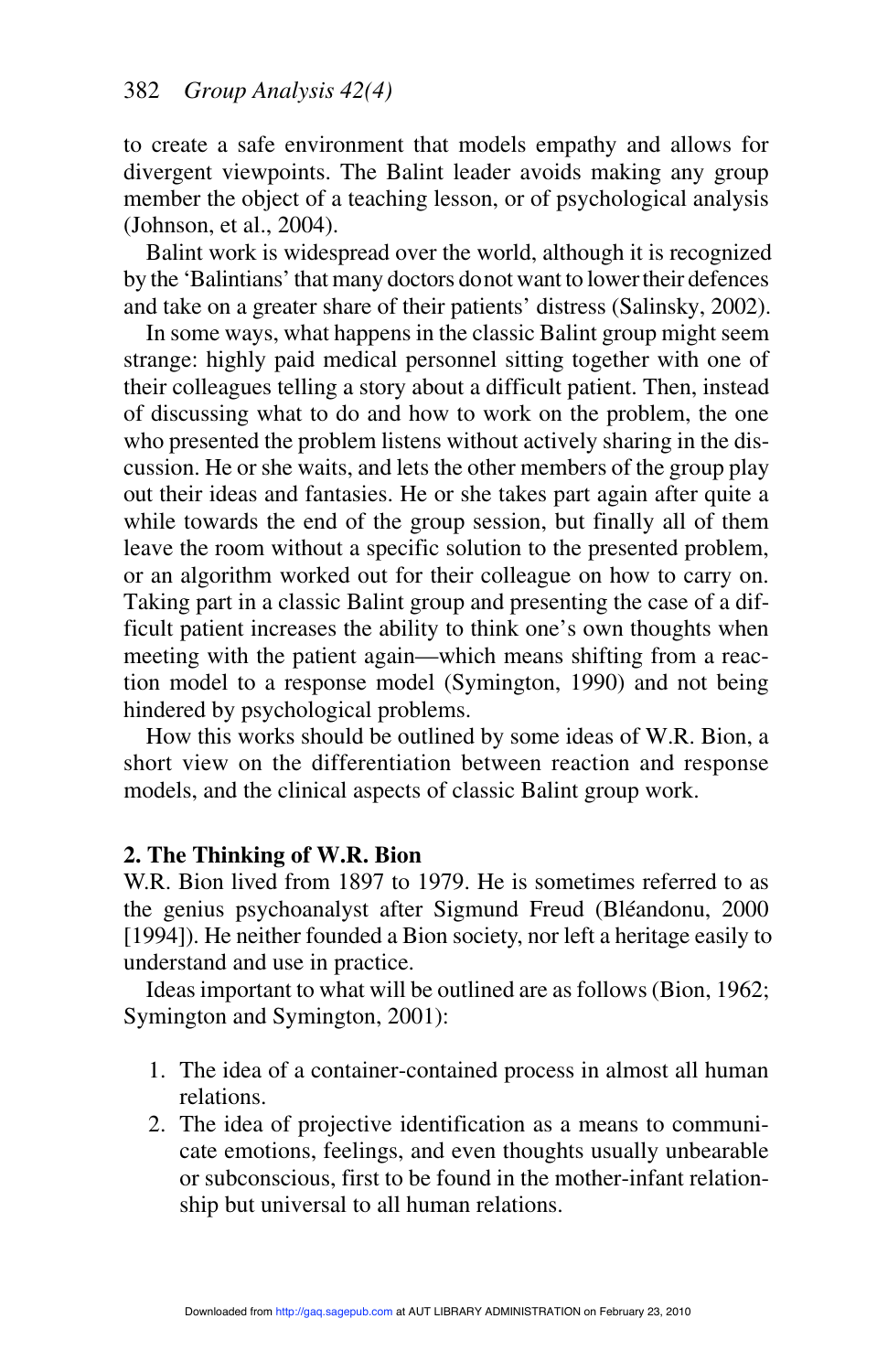- 3. The idea that impressions, feelings, and emotions have to be transformed by the psyche from so called bizarre β-elements to so called  $\alpha$ -elements, which can then be used to dream and think.
- 4. The idea that mental growth happens when we learn to bear feelings and thoughts which were at first unbearable.

The concept of container-contained as a process of thinking can be first adapted to the early mother–infant relationship when things run well. The mother bears the feelings and emotions of the infant in a holding environment, thus containing the feelings and emotions of her child. Likewise, any relation between an individual and the surrounding group can be looked at whether or not it is a relationship promoting emotional security and growth.

Projective identification is understood as a means of communication by which unbearable emotions are transferred to another person. This process is best known in the early infant–mother relationship when the mother 'knows' what is happening with the child without any means of talk. It is also known in patients organized on a low functioning level, such as borderline patients, who tend to evacuate intolerable feelings or unbearable emotional aspects of their personality into different members of a team in hospital treatment, thus engendering phenomena like splitting.

Bion puts the very beginning of thinking at the point when mere impressions and bodily feelings without meaning and sense— bizarre β-elements—are transformed into something meaningful and sensible— $\alpha$ -elements—to be used for dreaming, thinking, and building the apparatus to produce thoughts and linkages. This transformation is first to be done by the infant's mother, helping the baby to develop an  $\alpha$ -function of its own that will transform future impressions and feelings. In the case that impressions and feelings cannot be digested by the  $\alpha$ -function, the psyche tries to get rid of such senseless feelings and sensual data by evacuation, either by projective identification, or by other defence mechanisms such as acting out.

According to Bion, mental growth occurs when impressions, feelings, and ideas can be assimilated into something sensible such as  $\alpha$ -elements and can therefore be tolerated without means of evacuation.

#### **3. Freedom of Thinking while Responding Instead of Reacting**

Symington (1990) underpins that one of Bion's main targets was the freedom to think one's own thoughts instead of projected ones. Based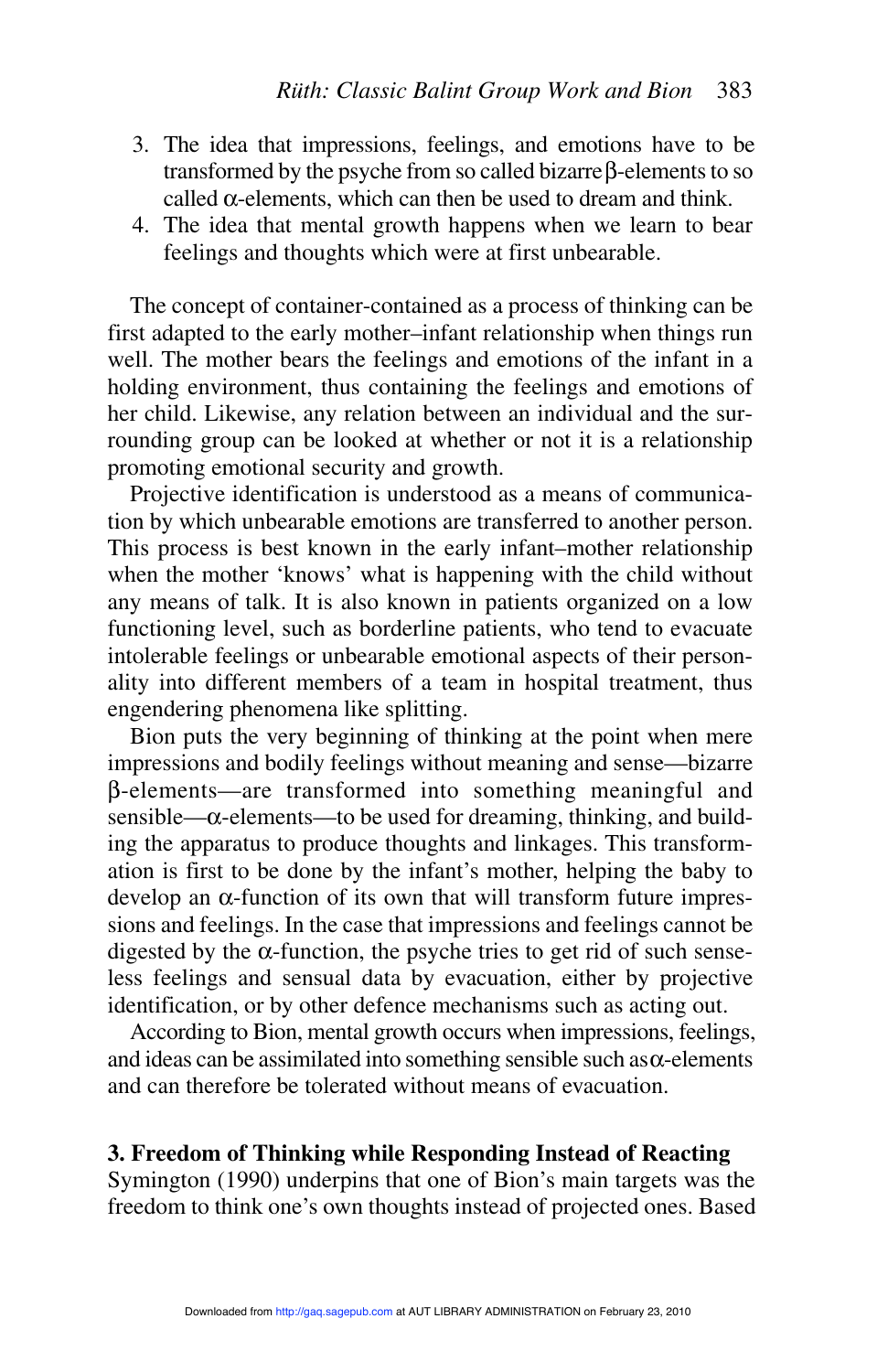on this assumption, Symington differentiated between reacting and responding to another person. While reacting, projective mechanisms make us take in projected thoughts or feelings, or we try to evacuate such contents into another person by projective means. That way, thinking our own thoughts becomes impossible. On the other hand, when responding to another person, we try to get into contact with his or her personal centre. In a response model, we give the possibility of an emotional intercourse, while our response is based on our own thinking and feeling. When responding, freedom of thinking is possible because emotional knowledge of one another aims at each other's personhood. While reacting, emotional aspects are omitted, put aside, acted out, projected, or intellectualized, which means dealing with primitive defence mechanisms. When such defence mechanisms and primitive projections are dissolved, freedom of thinking one's own thoughts can take its own form and responding to another person's needs and existence becomes possible.

#### **4. The Classic Balint Group Work looked at in a Bionistic Way**

The Balint group functions as a container that bears, holds, and contains the doctor–patient relationship. In the beginning, it is the story of a difficult patient and the doctor's relationship to this patient that is presented to the group, and is therefore to be contained by the group. Frankly, the presented problem is voluntarily and with full permission evacuated into the group based on the Balint group's working habits. Thus, there is a difference in what happens in early childhood, or with pathologic projective identification—everything happens willingly and according to certain rules accepted by the group members.

One step further, the presenter leans back and keeps silent for most of the forthcoming session. Hence, all the problems, feelings, and even projections of the patient and the doctor are handed over to the group and its members symbolically, but also in a very concrete manner, to be discussed—the group now serving as a 'container'. This is very similar to the early mother–infant relationship when the child presents its feelings evacuating them into the mother to be contained and to be transformed by the mother so that they will become more tolerable.

The group now contains all the aspects of the doctor–patient relationship, as well as anything having to do with the emotional difficulties arising in the patient, the doctor, and even in the Balint group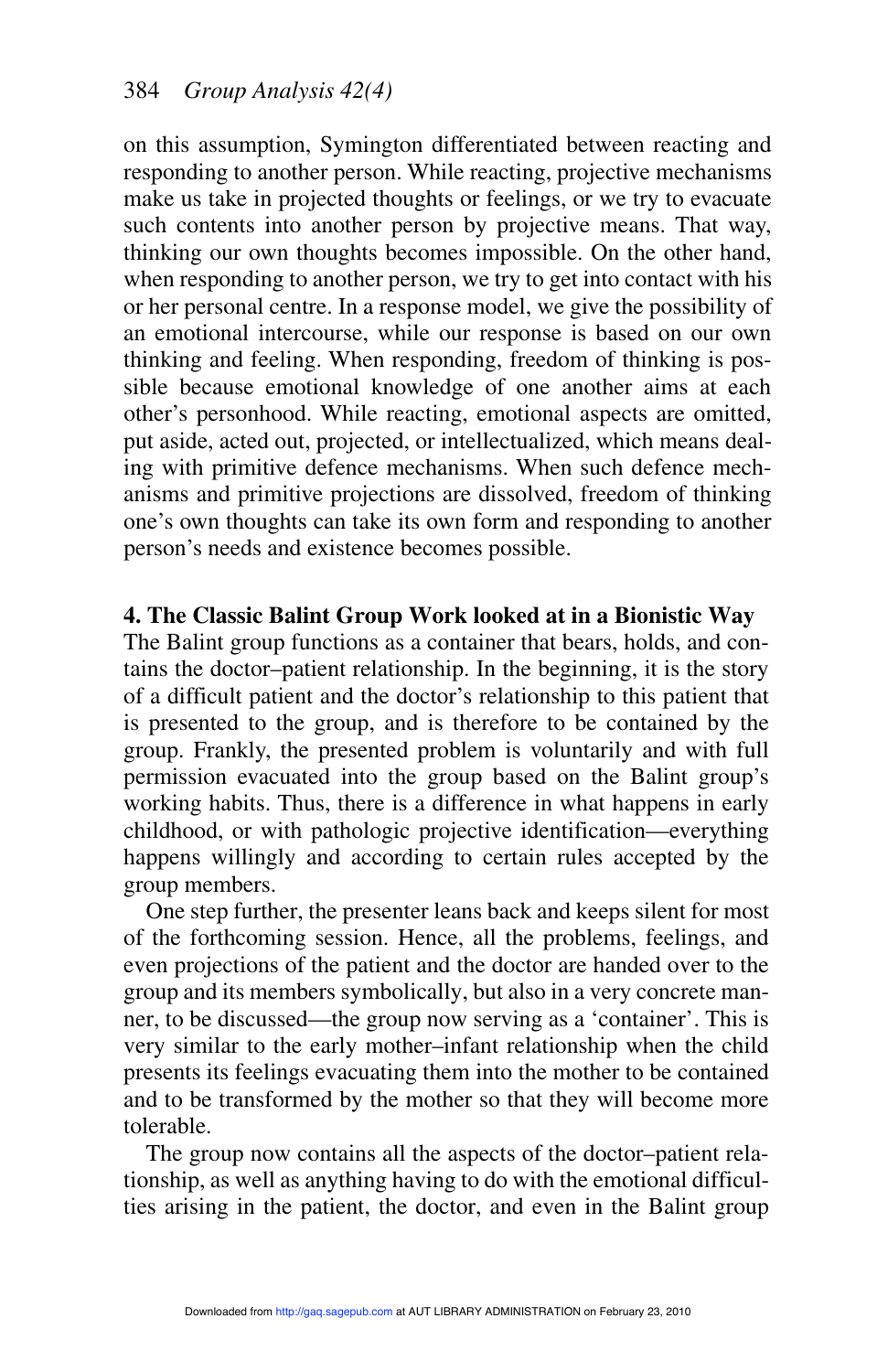itself. According to Bion, in an early infant relationship, the mother transforms bodily impressions and emotions of her baby by her own alpha-functions into something different and more bearable that can then be re-introjected by the baby, and makes a very early process of thinking possible. Within the Balint group, participants having listened to the story are then generating impressions, emotions, and ideas that arise among the group, as in a mother who 'dreams' her child while trying to understand how to help.

As long as the presenter keeps mute, any feelings, thoughts, and ideas spoken out among the group are once again re-projected into the group instead of being evacuated into the presenter. This way the group is forced to continue a process of psychic digestion that consists of transforming the bizarre elements of the doctor–patient relationship β-elements—into thinkable emotions and ideas—what Bion called  $\alpha$ -elements. With every new aspect, with every new idea spoken, this digestive process of thinking continues both in a very conscious but also in a half-conscious reverie-like way.

What the group gives back to the presenter who keeps silent is like all the different tastes of a rich meal taken apart and reintegrated by the listener in a way that will be delicious to him or her. The listener is free to take or to reject the spice, and the ingredients of the meal that is offered. Nobody is forced to accept anything. Everything happens within the group working together like on a stage. The listener can look onto the group and hear what is spoken, or even acted out. They can decide on their own what to take and what to leave aside in order to achieve a greater amount of freedom to think.

If the listener had to participate actively in the group, they would have to react to what was spoken by the group. They would add what they think they might have omitted, would perhaps add their own new impressions, would begin to discuss, and therefore get into the group process itself. In doing this, they would lose their own thoughts. By actively taking part in the group process, the presenter gives up the very precious freedom of not reacting, not saying anything, just thinking their own thoughts during that one hour that the group works for them. Thus, the setting of a classic Balint group paves the way from a reaction model to a responding one.

#### **5. A Short Vignette**

Let us take a look at a short vignette that illustrates the thoughts conveyed above.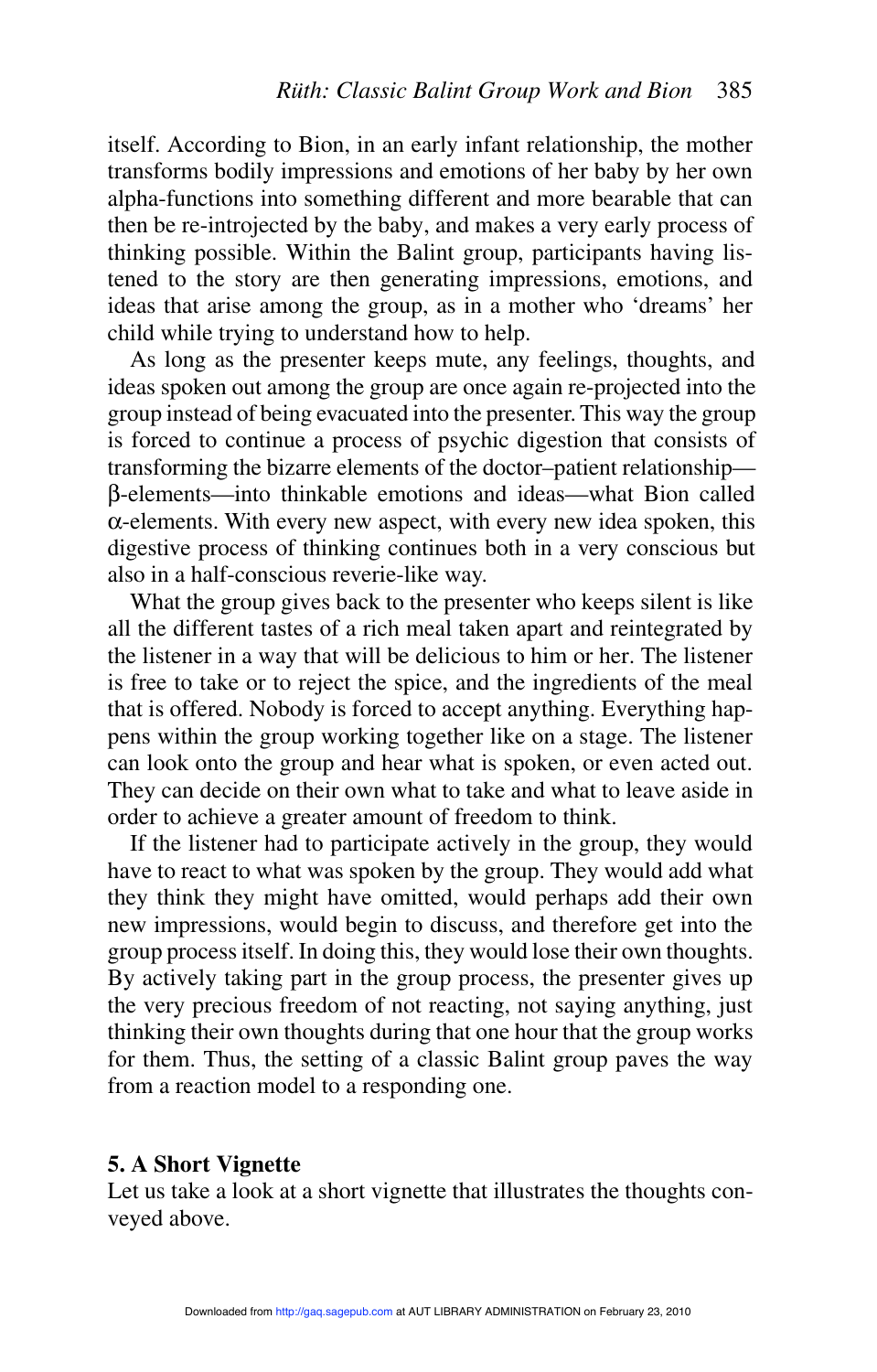Doctor P., a general practitioner, tells us about a patient in her thirties, a teacher with backache, who comes to the consulting room every once in a while, very late in the afternoon just before he is preparing to leave the office to visit patients, or to go home. She comes along with acute symptoms and asks for urgent help, usually injections, which she gets. Her husband runs a small restaurant or bar in the nearby town. He brings the patient to the consulting room by car and then leaves for work. The problem is: how will the patient get home after the injections when she is still in pain and there is no car available? Once, Doctor P. asked his assistant to take her home. He feels uncomfortable taking her home on his own although it is on his way. She knows where he lives.

Once, he took her home by himself. She also phoned him once and he had to visit her; her husband was just then leaving for work.

Doctor P, thinks he should send his patient to the radiologist again. as there might be a certain impending organically based danger. He also thinks there might be a psychological problem. Should he send her to a psychologist? The Doctor says he is not at ease with the patient and he hopes she does not return too soon because in some ways he cannot really help her.

What the Doctor is telling us is that he would like to get rid of the patient—and of all the disagreeable feelings he has in having to deal with her case. However, he tells the story because he is interested in growth—his own and his patient's. At first sight, feelings and facts are 'projected' or 'evacuated' into the group as a container. It will be up to the group members to explore and to feel and to think what the doctor and his patient have not yet felt and thought consciously.

While listening to the story, the group 'contains' and 'holds' what is presented, giving a starting point to psychic growth. Emotional reactions arise as a first result of projective identification. Some questions about medical aspects and life circumstances of the patient and the Doctor's answers help the group to continue this holding process, and to keep the process of projective identification at a certain distance. The moment the presenter sits back in his seat in the classic Balint group and keeps silent, the group starts to 'digest' what they have heard. The group members try to assess what might have been told between the lines using the mechanisms of projective identification. Furthermore, they try to find out what has been unthinkable in a conscious way, being presented merely as facts or impressions much like unthinkable and undreamable bizarre β-elements.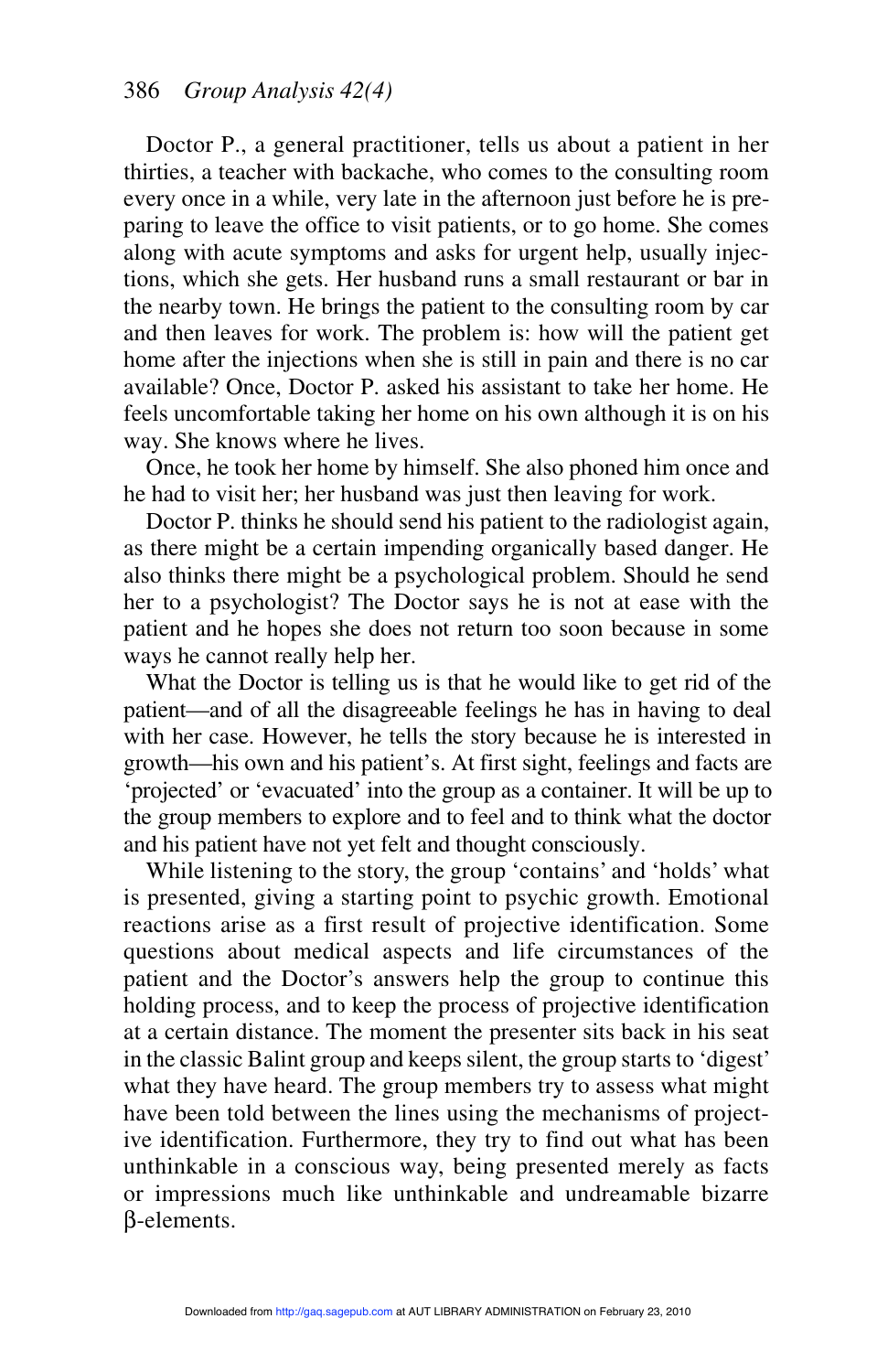Let us listen to what is communicated as aspects of the doctor– patient relationship and what is therefore transformed into something more thinkable such as Bion's α-elements.

Strange that she comes at the end of the consulting hour, brought by her husband, then having no car to return. Why doesn't her husband bring her in the early afternoon so that he can take her back?

I myself would call for a taxi. That would be very easy. There wouldn't be any problem any more.

Why doesn't she run the restaurant together with her husband? Why don't they have a second car? Or does she leave her car at home intentionally?

I think the Doctor should see that medical diagnosis by the specialist is important. But, he might send her away in order not to be bothered any more. I don't think this will work, she will come back.

These quite conscious near statements and questions at the starting point, dealing with practical life, show that a communicative process has begun.

Another statement:

What about money? Restaurants don't run well at the moment. Maybe they are both in debt. She wanted to get children and stay at home, and now things don't work because of the restaurant.

If the presenter had to take part actively in the group process, he would then add information thinking this could be important for the group's work and understanding. Or he might begin to discuss why he has not yet asked his patient about certain aspects of her life. By doing this, he would drift away from thinking his own thoughts. He would get into the group process itself.

Other remarks deal much more with unthinkable, β-element-like aspects that come to mind by projective identification. The group tries to digest what could not be seen before or looked bizarre when listening to the facts of the story alone.

She comes when her husband leaves. He runs a bar. He will meet other women there. What kind of restaurant is this, which opens in the evening and runs until after midnight?

I think that the patient's husband already has another partner. The patient knows this and she gets a psychosomatic problem. She wants to force her husband to stay with her at home, but this doesn't work. The husband leaves the patient with another man. He tells the Doctor that he can have her.

The patient wants to seduce the Doctor. She feels alone when her husband is out at work. He works until after midnight. They have no sexual life. It is not her back that is aching.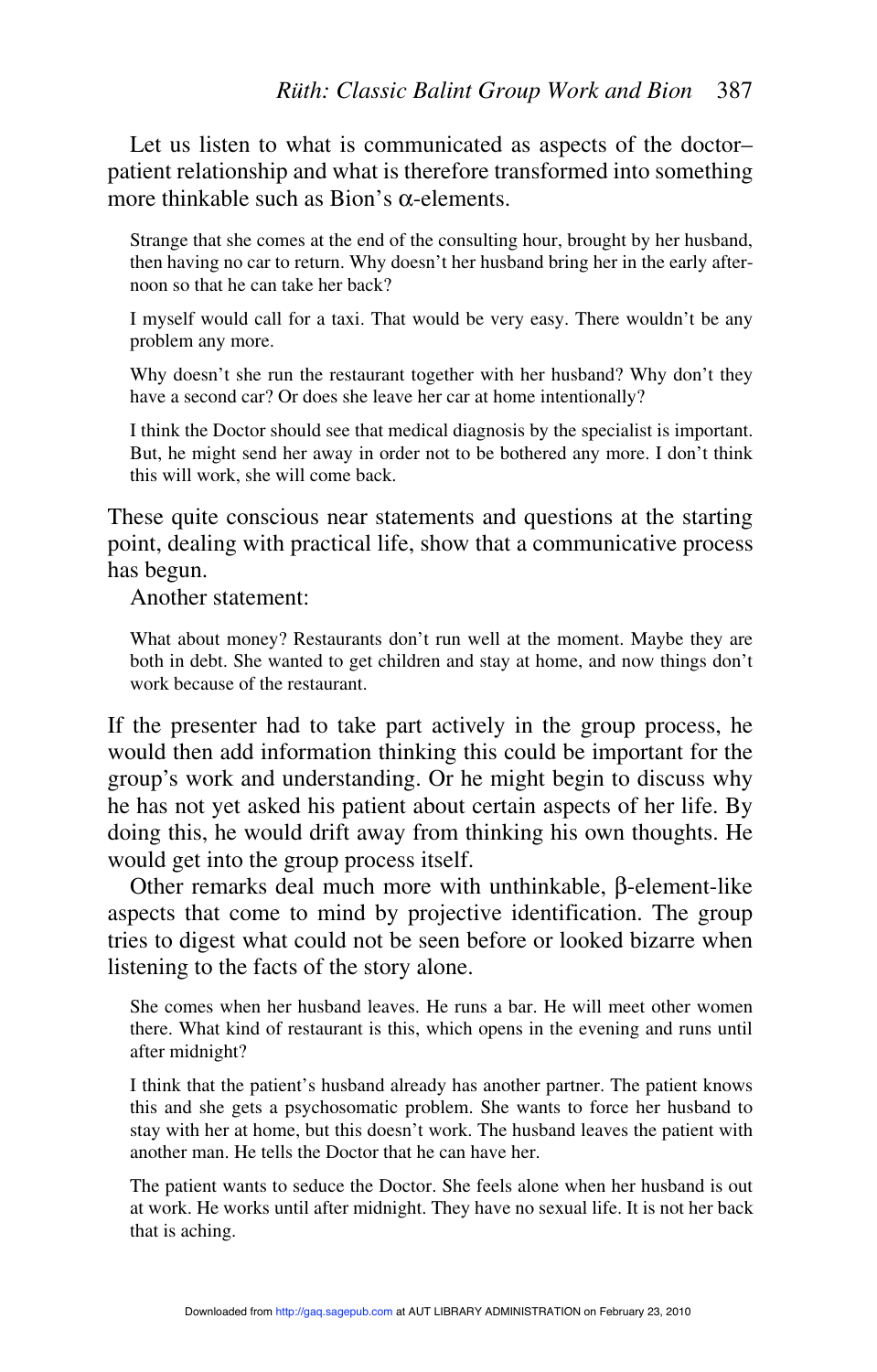I think she just wants the Doctor to take her home, and she wants him to come with her upstairs. That's why she makes her husband bring her along leaving her without a car. She wants to make her husband jealous by seducing the Doctor. But the husband doesn't mind unfortunately.

She doesn't want to present only her back. At least, she has to take her clothes off to get the injections.

As long as the Doctor who presented his case keeps silent, all the ideas, thoughts, and emotions spoken out in the group are re- projected into the group as a container and not into the Doctor. This way the group is forced to continue a process of psychic digestion. The group has to work on transforming bizarre aspects and elements of the doctor–patient relationship into more thinkable emotions and ideas– what Bion called  $\alpha$ -elements.

With every new aspect and idea spoken, the digestive process of thinking what previously seemed unthinkable continues. This way, α-elements are generated.

While the presenter keeps silent, everything happens within the group working together like on a stage. The listener can look at the stage without any need to intervene. He can take or leave what he can use to achieve a greater amount of freedom in thinking.

Listening without discussing helps to avoid projective identification to take place in a reversed way—that means ideas and emotions that are unbearable to the group at a certain moment are avoided and will be re-projected to the Doctor. The group must continue to contain and digest all the ideas and emotions to the very end of the group work without getting rid of them evacuating them back into the Doctor.

Another statement of a group member:

Maybe she is an attractive woman. He has seen her husband, and now he is sorry for her. They are both attracted by each other. It is in some ways an oedipal situation.

If the listener had to participate actively, this would probably be the moment in which he could not help but react to what has been spoken. He would have to admit or deny. But then the digestive process of looking for means to communicate unconscious aspects and to digest them would come to a sudden stop.

By actively taking part in the group process, the Doctor would leave behind his very precious freedom not to react, not to say anything. He would miss the possibility to think his own thoughts while the group works for him. By merely listening, it is up to the Doctor to decide what he wants to take in and what he wants to put aside.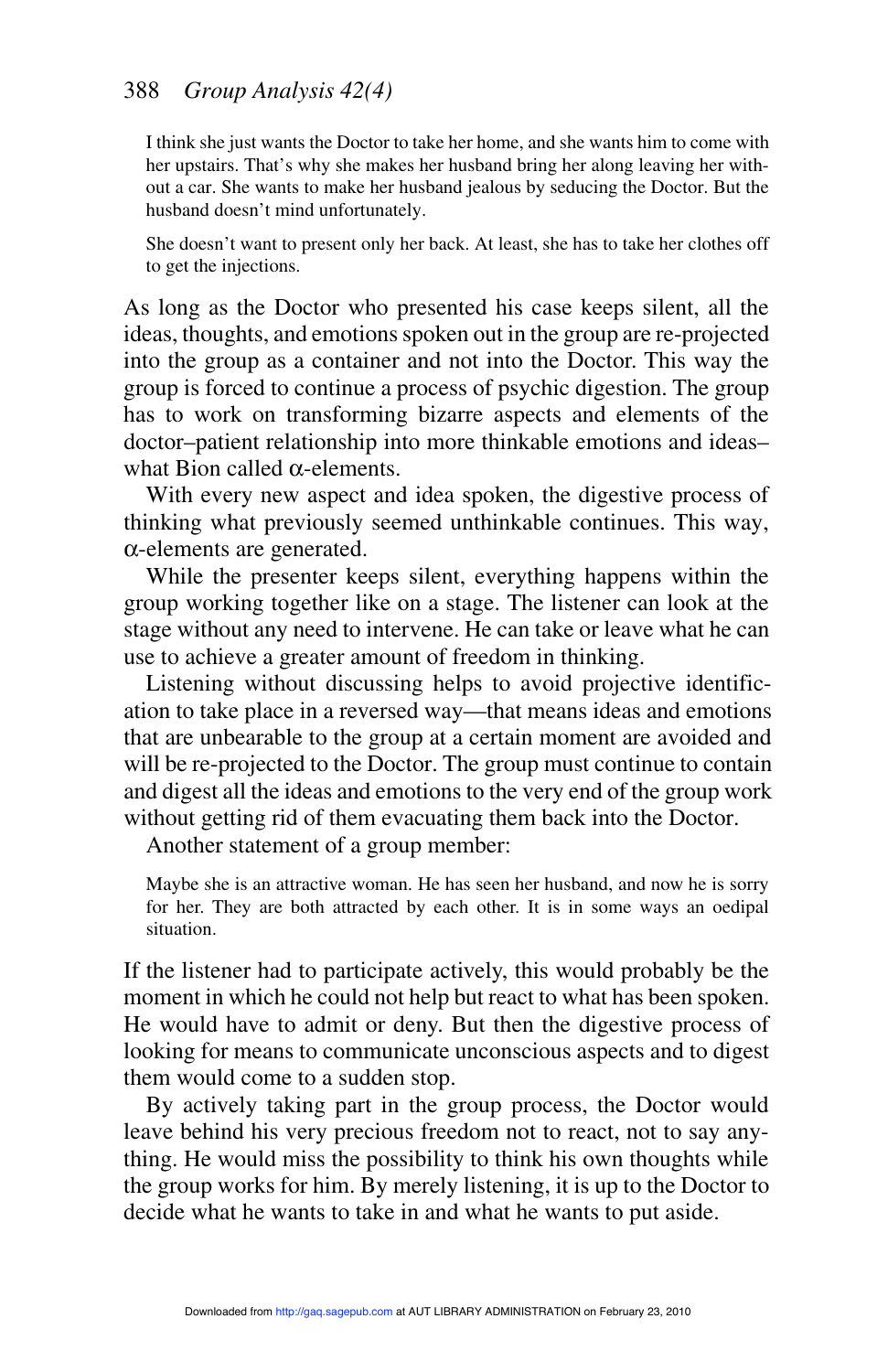#### **6. Conclusion**

What has been outlined as the core workings of a classic Balint group closely resembles the concept of a reverie supervision group (Berman and Berger, 2007) with the difference that the Balint group does not aim at supervision but at the doctor–patient relationship itself. We should keep in mind that this doctor–patient relationship is prone to very deep emotions because it has to deal with illness, mortality, and death. Feelings and emotions concerning our very existence are evoked. Very strong feelings usually cannot be tolerated by a single person, but must be projected into a container—a group like the family, or for example the caring Doctor. Emotions being projected into us hinder us from thinking our own thoughts—unless they are digested, which means they are taken in as parts of our own thinking or, on the other hand, they are excreted as a substance we cannot use and we get rid of by simple reaction.

Classic Balint group work aims at giving back to the participants the ability to think their own thoughts, and not to think what has been projected on to them.

Relating to the patient in a free and thus responding way, the Doctor can bring in his or her special ability and knowledge to heal. And he or she is less in danger of simply reacting to the patient in a way that gives the patient intolerable feelings without a chance of transformation and change.

Sitting together in the somehow strange way the 'Balintians' do is thus a very real way of making the Doctor think about the patient 'on his or her own' and therefore make his or her professional resources work better.

#### *What about the Doctor from our Vignette?*

Before telling his story in the Balint group session, Doctor P. could not think and feel all the different and partly bizarre aspects of the doctor– patient relationship. He did not want to look at how his patient had made him feel angry, helpless, seduced, used as a weapon against her husband, and used as a means of curing her loneliness. The group recounted to Doctor P. what was first unthinkable. Doctor P.'s own ability to work as a container and to hold aspects of the emotional life of his patient has grown. This growth took place by means of transformation from bizarre β-elements to thinkable α-elements within the Balint group.

When Doctor P. meets his patient again, all the aspects presented by the Balint group will have an influence on him—and on his patient.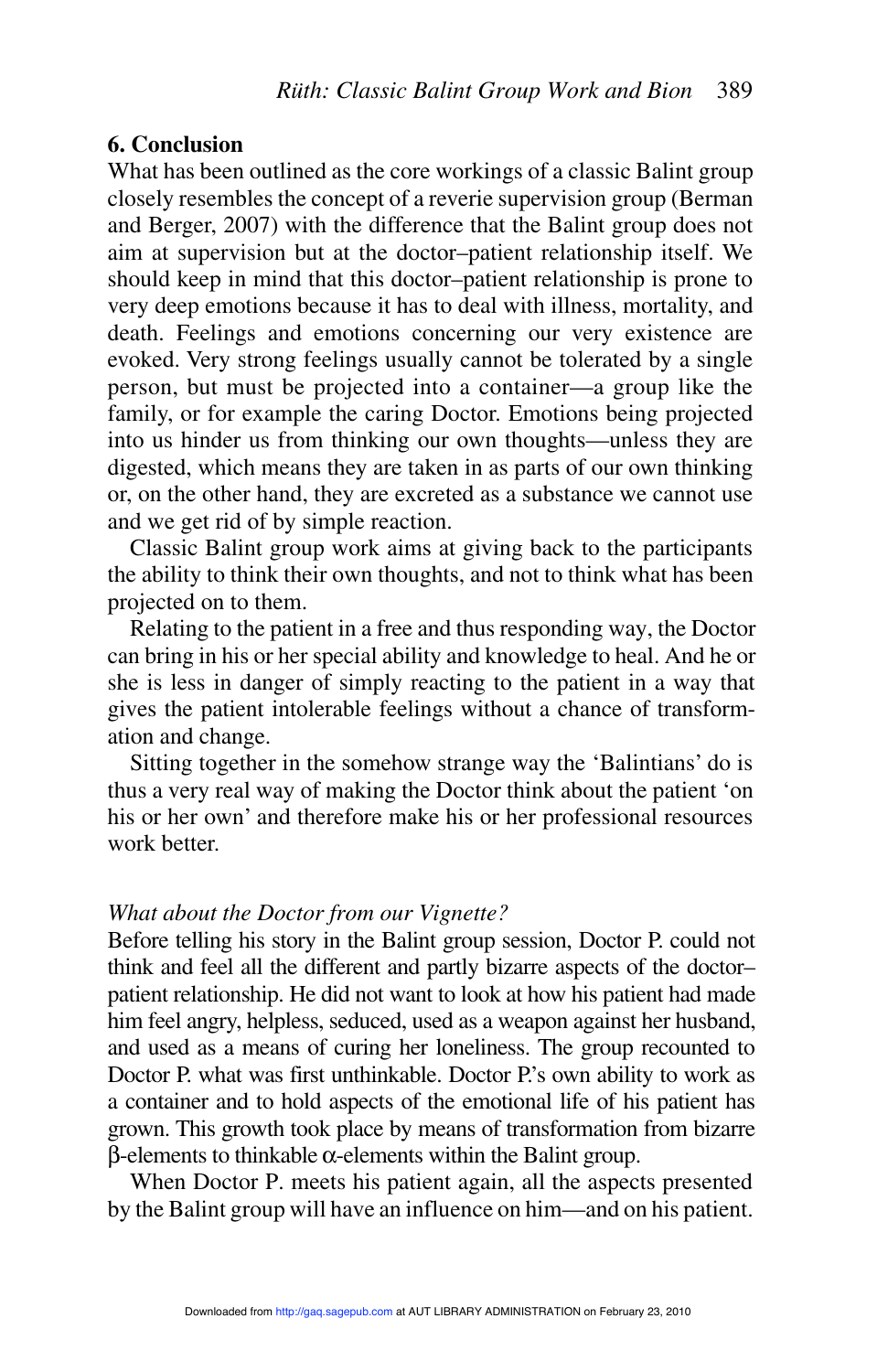Maybe he will be able to speak to her about the real problems in her life, regardless of whether they may be money or sex, and help her regain physical and psychic health.

At least he will look at everything that happens between him and the patient and at what he can do for her pain in the long run, freely and with more distance.

This is what is required to take good care of one's patients, and what is brought about by freedom of thinking: to keep enough distance.

#### **Acknowledgement**

This atricle is a revised version of a lecture at the 14th international Balint Congress held on August 2005 in Stockholm, with permission of the Swedish Association of Medical Psychology.

#### **References**

Balint, M. (1957) *The Doctor, his Patient and the Illness*. London: Pitman.

- Bascal, H.A. (1972) 'Balint Groups: Training or Treatment?', *Psychiatry in Medicine* 3: 373–8.
- Berman, A. and Berger, M. (2007) 'Matrix and Reverie in Supervision Groups', *Group Analysis* 40(2): 236–50.
- Bion, W.R. (1962) *Learning from Experience*. London: Heinemann Press.
- Bléandonu, G. (2000 [1994]) *Wilfred Bion: His Life and Works 1897–1979*. New York: Free Association Books, Guilford Press. Second Edition New York: Other Press, 2000.
- Dokter, H.J., Duivenvoorden, H.J. and Verhage, F. (1986) 'Changes in the Attitude of General Practitioners as a Result of Participation in a Balint Group', *Family Practice* 3: 155–60.
- Johnson, A.H., Nease, D.E., Milberg, L.C. and Addison, R.B. (2004) 'Essential Characteristics of Effective Balint Group Leadership', *Residency Education* 36: 253–7.
- Kjeldmand, D., Holmström, I. and Rosenqvist, U. (2004) 'Balint Training Makes GPs Thrive Better in Their Job', *Patient Education and Counselling* 55: 230–5.
- Matalon, A., Rabin, S. and Maoz, B. (2005) 'Communication, Relationship and Balint Groups' in L. Karlberg, T. Nytröm Rönnås, and H. Sjöström, (eds) *Proceedings of the 14th International Balint Congress*, pp. 25–9. Stockholm: Reproprint.
- Salinsky, J. (2002) 'The Balint Movement Worldwide: Present State and Future Outlook: A Brief History of Balint Around the World', *The American Journal of Psychoanalysis* 62: 327–35.
- Symington, J. and Symington, N. (2001) *The Clinical Thinking of Wilfred Bion*. Hove/Philadelphia: Brunner-Routledge.
- Symington, N.S. (1990) 'The Possibility of Human Freedom and its Transmission (with Particular Reference to the Thought of Bion)', *International Journal of Psychoanalysis* 71: 95–106.

**Ulrich Rüth** is a child and adolescent psychiatrist and psychodynamic psychotherapist. He works as a senior consultant at a large clinic in Munich, Germany.